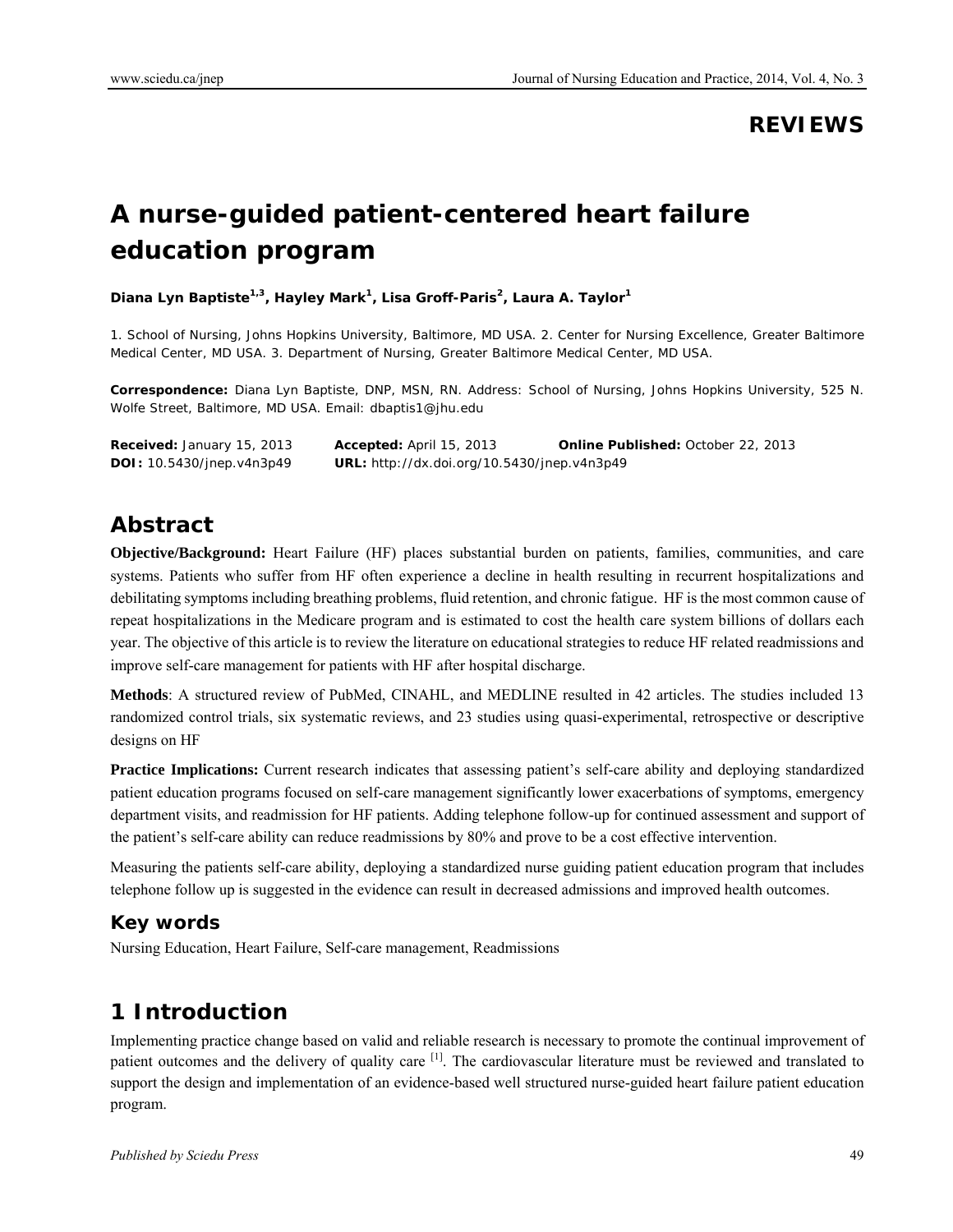### **Background and significance**

More than 6.5 million Americans suffer from HF and 50% have an average survival rate of less than 5 years from initial onset of disease  $[2-4]$ . HF patients account for the highest frequency of hospital readmissions in the United States  $[2, 5]$ . It is estimated that 25%-50% of patients with HF will be readmitted within 3-6 months of hospitalization  $[2, 6]$ . Patients who suffer from HF often experience a decline in health resulting in recurrent hospitalizations and debilitating symptoms including breathing problems, fluid retention, and chronic fatigue  $[6-9]$ . Evidence suggests hospital readmissions for HF can be reduced, but the gap between the evidence on HF self-care and its application to practice remains wide  $[10, 11]$ . The purpose of the article is to provide a synthesis of evidence-based literature on HF patient education programs that reduce readmissions and offer opportunities to address gaps in knowledge regarding self-care management for HF patients.

#### **Impact on health care costs**

Health care expenditures related to HF hospitalizations are estimated to cost more than \$39 billion per year [12, 13]. Hospital readmissions result in more than \$15 billion in additional annual Medicare expenditures [3, 4, 14]. The Centers for Medicare & Medicaid Services (CMS) redesign of its Inpatient Prospective Payment System is estimated to reduce annual Medicare expenditures for readmissions by \$2.58 billion  $^{[4]}$ . Averill and colleagues  $^{[4]}$  state "the FY2010 budget from the Obama Administration proposed payment reductions for readmissions as one means of controlling Medicare expenditures"  $^{[4]}$ . The metrics most often employed by policy makers have been noted to penalize hospitals for readmissions and can add up to 20% of the hospital's inpatient payments based on comparative readmission payments  $[3, 7]$ . The most common penalty driven policy focuses on 30 day re-admission rates of HF patients.

There are several challenges to policymakers' emphasis on 30-day readmissions from studies that examine readmissions as a maker for poor quality of care. Researchers argue that the metric is problematic because a large proportion of 30-day readmissions are not preventable and are caused by situations beyond the hospitals control such as low health literacy and mental illness  $[7, 15]$ . In a recent systematic review, only 27% of HF readmissions were deemed preventable, supporting readmissions as a poor marker for quality of care <sup>[7]</sup>. According to recent literature, common contributing factors to readmissions include poor social support, poverty, and decreased access to health care [7, 9, 15, 16]. An alternative solution to reduce hospital readmissions is for policy makers and CMS to address the causative factors of HF related readmissions and promote quality improvement programs  $[4, 7, 17, 19]$ .

# **2 Methods**

A literature search for evidence related to HF patient education was conducted using CINAHL, EMBASE, and MEDLINE databases. Search terms included *HF, re-hospitalizations, risk factors, intervention,* and *re-admissions.* To identify relevant papers, search limitations were set for human only, men and women, age 65 and older, English only, from 2006 to 2011.The exhaustive search resulted in approximately 773 articles that included published articles, editorials,, and reviews. To further refine the results inclusion and exclusion criteria were applied. The exclusion criteria included pharmaceutical studies, articles reporting heart transplant outcomes, renal failure, studies testing reliability of diagnostics tests, and cardiac post-surgical studies. The following keywords met the criteria for inclusion: (1) readmission data, (2) acute decompensated HF, (3) comprehensive management plans for HF, (4) discharge HF hospitalization, (5) follow-up or education. As a result of applying limitations, inclusion, and exclusion criteria- the search yielded 384 articles. Duplicates and results clearly not relevant were eliminated yielding 97 articles. This group of articles was reviewed for content addressing post-hospitalization follow-up and discharge education. This rigorous process was implemented using the My NCBI© database, and Ref Works© bibliographic management software.

Final selection of articles included 6 systematic reviews, 13 randomized control trials, 14 quasi-experimental and 4 non-experimental studies. The 5 remaining studies included were expert opinions of respected authorities from organizations like the Centers for Medicare and Medicaid Services (CMS) and the American Heart Association (AHA).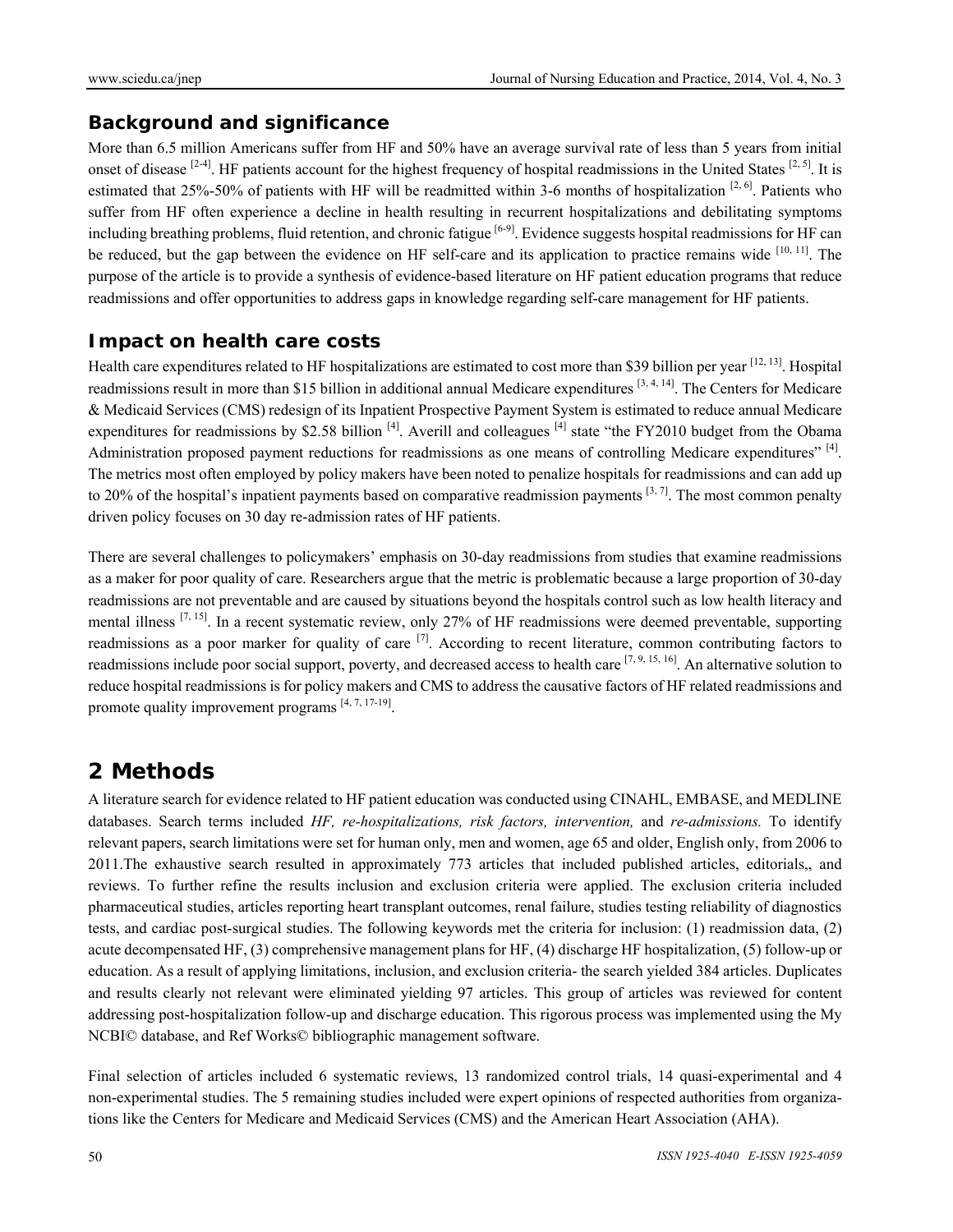Studies were reviewed and graded using the Johns Hopkins Nursing Evidence-based Practice (JHNEBP) evidence rating scales and appraisal tools. The JHNEBP tool incorporates three critical components of professional nursing: practice, education and research <sup>[20]</sup>. Since 2007, the JHNEBP model and tools have been guiding nursing professionals in their reporting of the scientific evidence. This model has been a "cornerstone" of the professional standards to guide nurses' integration of the best available evidence, including research findings, into guiding practice decisions" [20]. Figure 2 and Table 1 summarize the major review components: strength of the evidence and quality of evidence.



#### **Figure 1.** Search Strategy and Study Selection

| <b>STRENGTH of the Evidence</b> |                                                                                                                                                                                    |  |  |
|---------------------------------|------------------------------------------------------------------------------------------------------------------------------------------------------------------------------------|--|--|
| <b>Level I</b>                  | Experimental study/randomized controlled trial (RCT) or meta-analysis of RCT                                                                                                       |  |  |
| <b>Level II</b>                 | Quasi-experimental study                                                                                                                                                           |  |  |
| <b>Level III</b>                | Non-experimental study or qualitative study.                                                                                                                                       |  |  |
| <b>Level IV</b>                 | Opinion of nationally recognized experts based on scientific evidence or consensus panel                                                                                           |  |  |
| <b>Level V</b>                  | Opinion of expert based on experiential evidence. (Includes case studies, literature review, organizational<br>experience, clinical expertise, quality improvement, financial data |  |  |

| <b>OUALITY of the Evidence</b> |             |                      |                                                                                                                                                                                                                                                          |  |  |
|--------------------------------|-------------|----------------------|----------------------------------------------------------------------------------------------------------------------------------------------------------------------------------------------------------------------------------------------------------|--|--|
| A                              |             | Scientific           | Consistent results with sufficient sample size, adequate control, and definitive conclusions;<br>consistent recommendations based on extensive literature review that includes thoughtful<br>reference to scientific evidence.                           |  |  |
|                                | High        | Summative<br>reviews | Well-defined, reproducible search strategies; consistent results with sufficient numbers of<br>well-defined studies; criteria-based evaluation of overall scientific strength and quality of included<br>studies; definitive conclusions.                |  |  |
|                                |             | Experiential         | expertise is clearly evident                                                                                                                                                                                                                             |  |  |
| R                              |             | Scientific           | reasonably consistent results, sufficient sample size, some control, with fairly definitive<br>conclusions; reasonably consistent recommendations based on fairly comprehensive literature<br>review that includes some reference to scientific evidence |  |  |
|                                | Good        | Summative<br>reviews | Reasonably thorough and appropriate search; reasonably consistent results with sufficient numbers<br>of well-defined studies; evaluation of strengths and limitations of included studies; fairly definitive<br>conclusions.                             |  |  |
|                                |             | Experiential         | Expertise appears to be credible.                                                                                                                                                                                                                        |  |  |
| C<br>or major<br>flaws         | Low quality | Scientific           | Little evidence with inconsistent results, insufficient sample size, conclusions cannot be drawn                                                                                                                                                         |  |  |
|                                |             | Summative<br>reviews | undefined, poorly defined, or limited search strategies; insufficient evidence with inconsistent<br>results; conclusions cannot be drawn                                                                                                                 |  |  |
|                                |             | Experiential         | Expertise is not discernible or is dubious.                                                                                                                                                                                                              |  |  |

**Figure 2.** Johns Hopkins Nursing Evidence-based Practice (JHNEBP) Synthesis and Recommendations Tool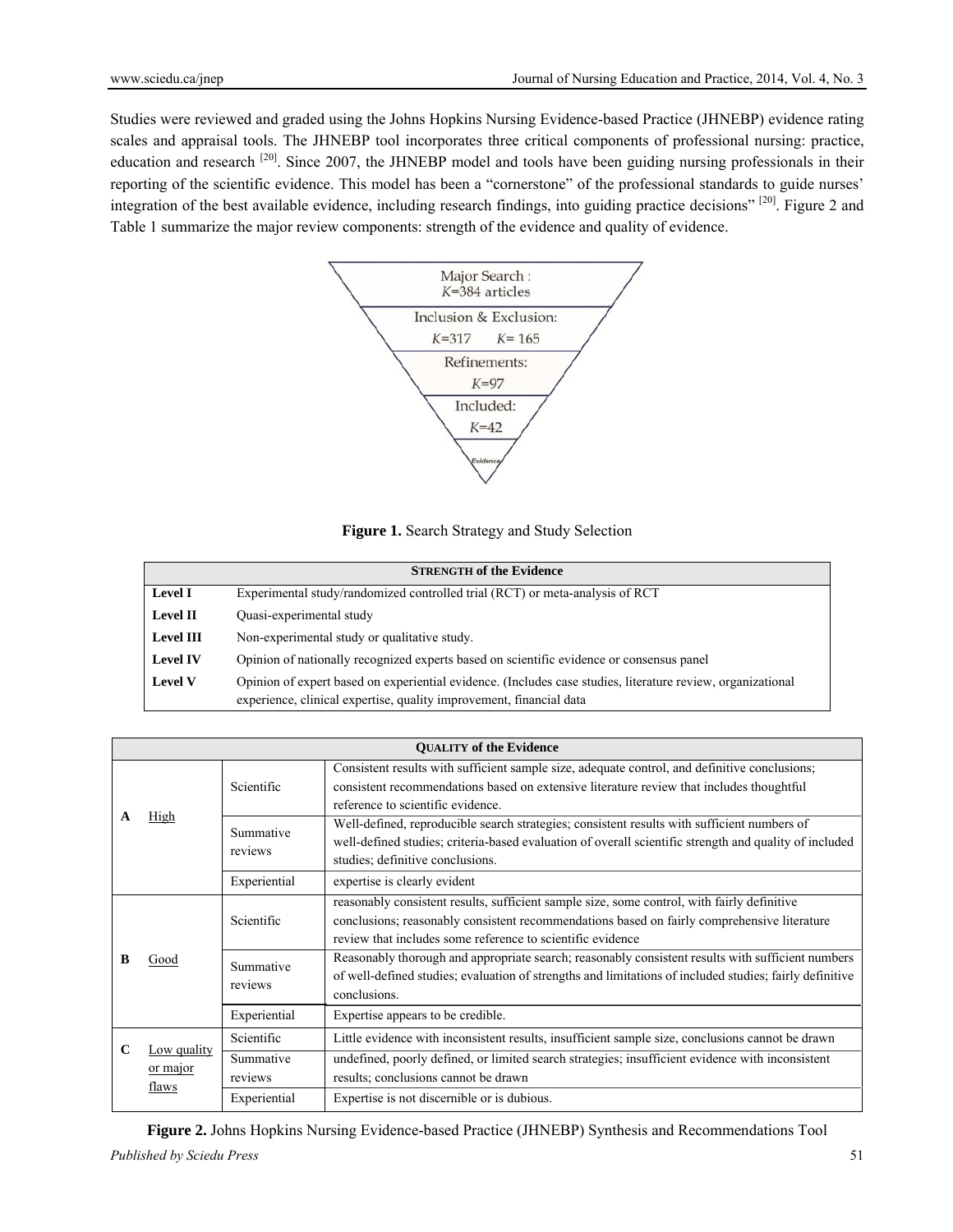### **Synthesis of evidence**

The selected articles were graded and synthesized for the review. Akosah and colleagues  $[21]$ , found that the implementtation of a disease management program that included individualized education and early physician follow-up resulted in a 77% risk reduction for 30-day readmissions and a significantly ( $p \le 0.05$ ) lower rate of readmissions for initial diagnosis after 90 days and one year after discharge of initial diagnosis <sup>[21]</sup>. Naylor *et al.* <sup>[22]</sup>, reported 49% fewer readmissions ( $p \le$ .05) and decreased costs after implementation of an advance practice nurse (APN) protocol in a randomized control " study to examine the effectiveness of advance practice nurse-centered discharge planning, education, and home follow-up interventions for 363elders at risk for hospital readmission. The APN intervention proved to decrease overall costs for the intervention group in comparison to the control group by \$668.00 (\$215,378 vs. \$214,710) respectively, however, this did not reach statistical significance  $(p = .70)$ . The results of this study are not generalizable due to the nature of the educational program. The approach of the education program posed a threat to validity because the protocol was customized, therefore not being executed in the same manner for all participants compromising the fidelity of the patient intervention.

Krumholz *et al.* <sup>[23]</sup> concluded that one-hour face-to-face education sessions with a nurse and post hospital discharge telemonitoring could substantially reduce costs and adverse clinical outcomes for patients with HF. In this RCT, a sample of HF patients (44 intervention and 44 control) received education with telephone follow-up after discharge or usual care. The intervention resulted in 56.8% ( $n = 25$ ) readmissions in the intervention group, compared to 81.8% ( $n = 36$ ) in the control group receiving usual care during a one-year follow-up period  $(p = .03)$ . The authors conclude that there was a \$7,517 reduction in costs per-person in the intervention group. Although significant a limitation of the study is that it was conducted in single hospital setting, small sample size and the optimal length of time for educational support through telemonitoring is unknown [23].

A study conducted in Italy by Del Sindaco and colleagues  $[24]$  examined the impact of disease management programs consisting of a collaborative approach using a team of cardiologists and nurses to provide education and follow-up for HF patients. The study participants ( $n = 173$ ) were randomly assigned ( $n = 86$ ) to a HF disease management program and ( $n =$ 86) to receive usual care. Results indicated a 36% reduction in all-cause mortality and hospitalizations for the intervention group in comparison to the usual care group. The results strongly suggest that a collaborative approach to the management of elderly patients with HF improves outcomes and is cost-effective. A limitation of this study is that the setting was a specialized HF clinic, which threatens the ability to generalize the results for less specialized clinical settings.

The intervention with the greatest impact on readmission rates was by Koelling and colleagues [25], a randomized control trial with a large sample size  $(n = 223)$  testing a nurse-led education-based intervention (see Table 1). In this RCT, the authors found that hospitalized HF patients receiving hour-long, one-to-one educational sessions prior to discharge reported better compliance with self-care behaviors at 30 days, and had lower hospitalizations and mortality rates after 180 days, compared to those who only received a folder of standard written discharge information  $[23]$ . This single site study was conducted on HF patients (n = 223), with an ejection fraction  $\leq 40\%$ . Endpoint re-hospitalizations or deaths related to HF for the intervention group were reduced by 35% within 180 days, and experienced a lower risk for readmissions  $(RR. 065: 95\% \text{ CI } 0.45 \text{ to } 0.93)$  within the same time frame  $(p = .009)$ . Cost of care (including the cost of the intervention) was significantly lower ( $p = .035$ ), by \$2,823 per patient <sup>[25]</sup>. The long-term findings of this study yielded desired outcomes, consistent with the goals for a nurse-guided patient-centered HF education program.

### **Limitations**

To date, the limitations within the literature on HF evidence based approaches to HF management outnumber the strengths. Several studies in this review reported inconsistent results. A prospective study by Rodriguez *et al.* [26] tests the impact of quality of life scores and patient outcomes related to repeat hospitalizations and did not produce significant results due to high heterogeneity within the population regarding severity of disease, health literacy, and use of self-reported patient data, respectively. Some inconclusive results were found in articles graded with the strength of C, prompting the need for further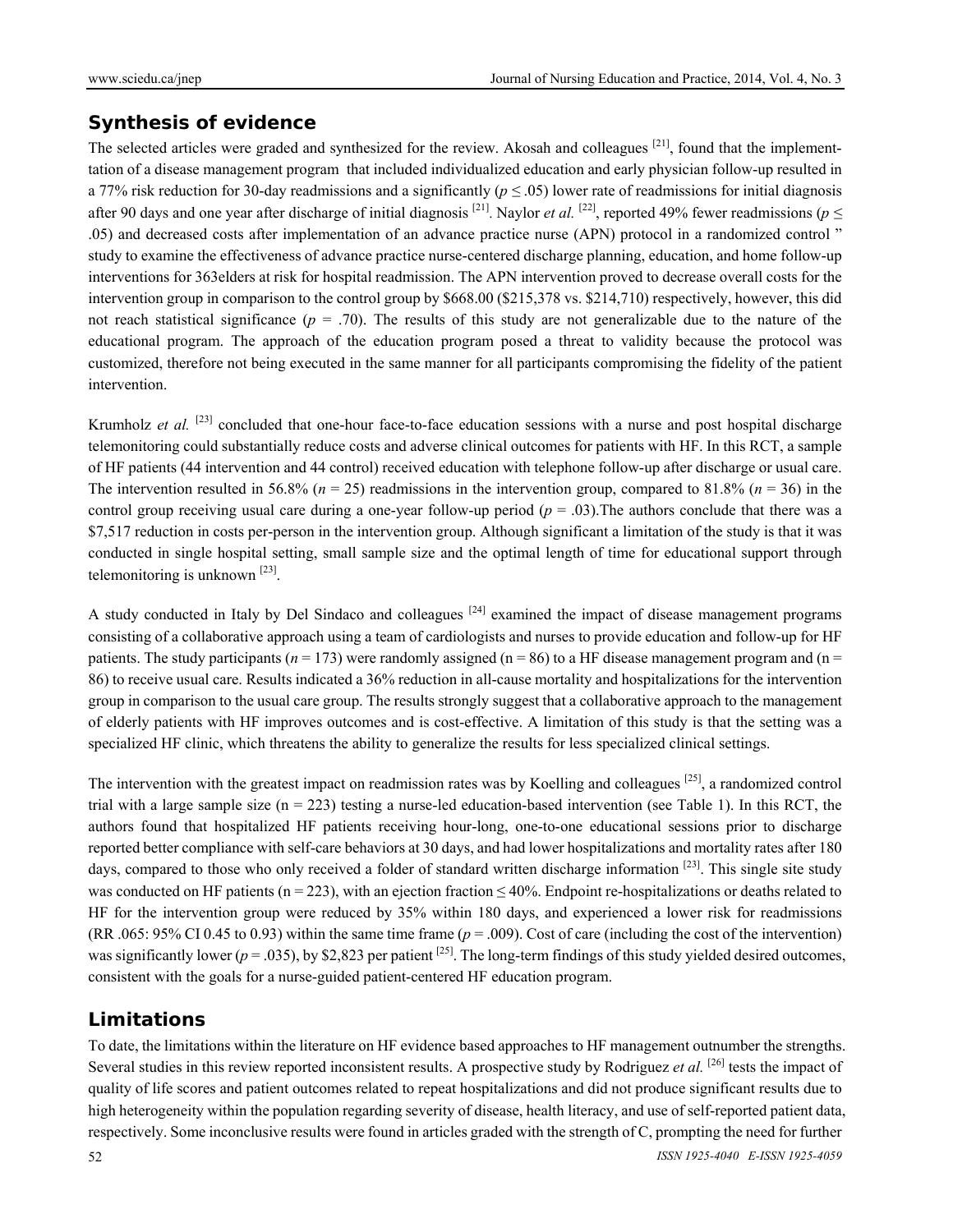testing of interventions (see Figure 3). An observational study by Luthi *et al.* [27], addressed the need for further research regarding measurement of variables, thus concluding that high readmissions are a poor indicator for quality of care for patients with HF <sup>[27]</sup>. Several studies recommended strategies to promote improved outcomes for HF patients by placing emphasis on education focused on promoting patient self-care management in regards to diet, exercise, weight monitoring, and medication adherence [5-9, 13, 18, 19, 22, 23, 25-41]. However some studies were limited in offering a scientific basis, or descriptive statistical analysis to prove these interventions are effective for HF patients.

| <b>Study</b>       | Year | <b>Study</b><br><b>Quality</b> | <b>Intervention</b>                                                     | <b>Type of study</b>               | <b>Sample</b><br><b>Size</b> | <b>Results</b>                                                                                                                                                                     | limitations                                                                                                                                                                    |
|--------------------|------|--------------------------------|-------------------------------------------------------------------------|------------------------------------|------------------------------|------------------------------------------------------------------------------------------------------------------------------------------------------------------------------------|--------------------------------------------------------------------------------------------------------------------------------------------------------------------------------|
| Akosah et al.      | 2002 | Level II/B                     | Comprehensive<br>disease<br>management plan                             | Case control                       | $n = 101$                    | Fewer unplanned<br>hospital visits in<br>intervention group                                                                                                                        | Small sample<br>size                                                                                                                                                           |
| Del Sindaco et al. | 2007 | Level I/A                      | Collaborative<br>approach/Disease<br>management<br>education<br>program | Randomized<br><b>Control Trial</b> | $n = 236$                    | 36% reduction in<br>all-cause mortality and<br>hospitalization.                                                                                                                    | Study<br>conducted in<br>specialized<br>HF clinic.                                                                                                                             |
| Koelling et al.    | 2005 | Level $I/A$                    | One-to-one HF<br>education prior<br>hospital discharge                  | Randomized<br><b>Control Trial</b> | $n = 223$                    | Intervention participants<br>had lower risk of<br>readmission (RR 0.65;<br>95% CI 0.45 to 0.93; p<br>$= .018$ ). Decrease in<br>costs for intervention<br>group ( $p = .035$ ).    | Conducted in<br>a single<br>hospital.                                                                                                                                          |
| Krumholz et al.    | 2001 | Level I/B                      | A formal HF<br>education and<br>support program                         | Randomized<br>Control Trial        | $n = 88$                     | Intervention group had<br>less readmission in<br>comparison to control<br>group $(56.8\%$ vs.<br>$81.8\%$ ).<br>Cost savings of<br>\$7,515.00 per-person in<br>intervention group. | Study<br>conducted in a<br>single clinical<br>setting.<br>Small sample<br>size.<br>Not all costs<br>(hospital and<br>non-hospital)<br>included or<br>analyzed in<br>the study. |
| Naylor et al.      | 1999 | Level I/B                      | <b>APN</b><br>discharge/home<br>care education<br>and follow-up.        | Randomized<br>Control Trial        | $n = 363$                    | Total costs for<br>intervention group were<br>$$668.00$ less than the<br>control group ( $p = .72$ )                                                                               | Use of<br>customized<br>discharge<br>plans per<br>patient.<br>Results not<br>generalizable.                                                                                    |

**Table 1.** Highlights of Studies Selected to Support the Design of a Nurse-guided Patient-centered HF Education Program.



**Figure 3.** Strengths and Quality of Evidence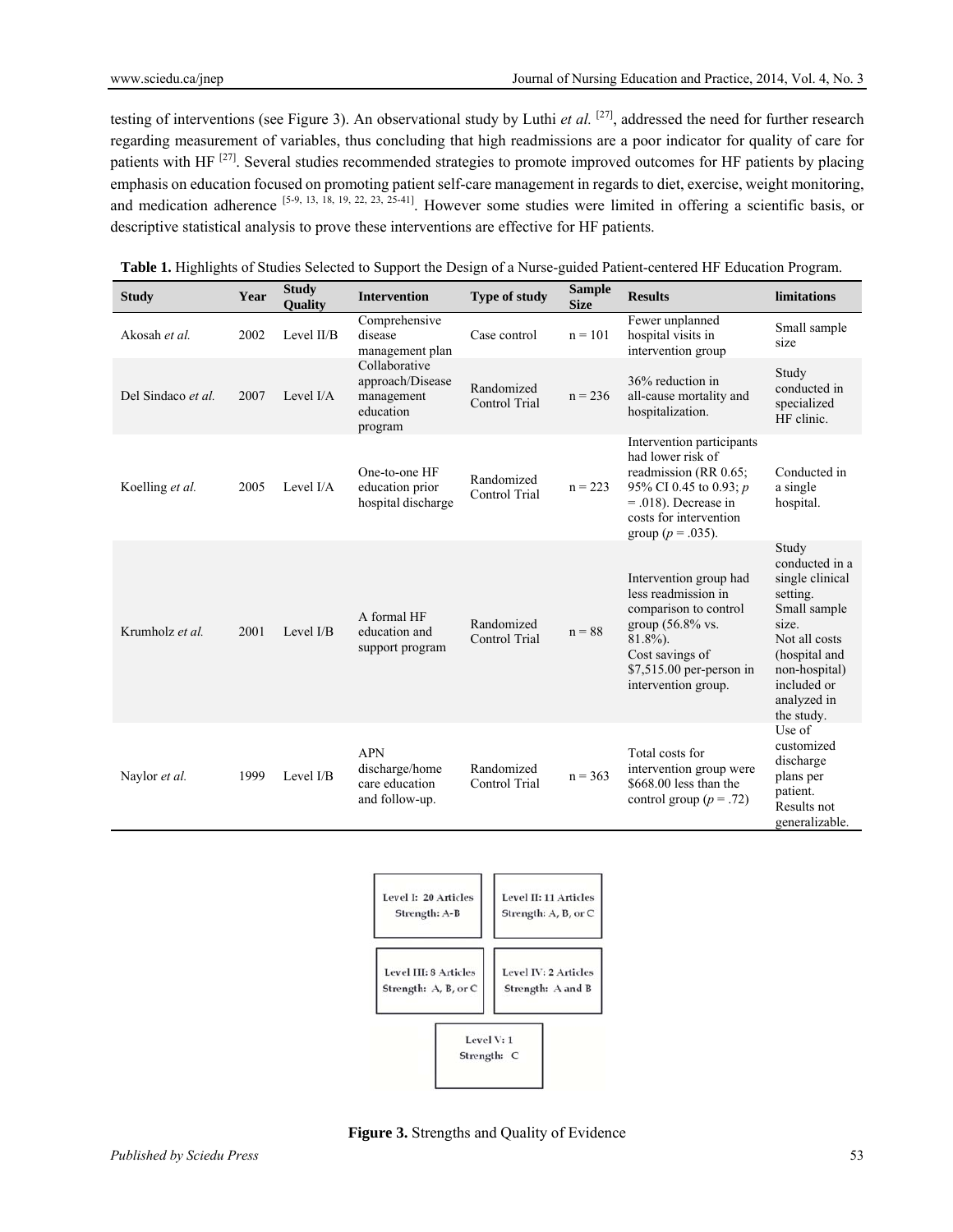# **3 Summary**

The literature remains limited on strength of nurse guided education plans. The Self-Care of HF Index (SCHFI) lends itself to ease of use across studies focused on improving self-care management of HF patients. The literature on self-care management of HF supports the integration of targeted interventions to improve active engagement in self-care activeties [10, 11, 16, 38, 39, 41, 42]. Studies using the SCHFI instrument to examine impact of nurse-guided education identified self-care managements an important strategy for improving outcomes for patients with HF (see Table 2).

| Highlights on Evidence of Measurement of Self-Care for HF |                                                              |                                                                                                                                 |                                                                                                                                                                                                                                                                   |
|-----------------------------------------------------------|--------------------------------------------------------------|---------------------------------------------------------------------------------------------------------------------------------|-------------------------------------------------------------------------------------------------------------------------------------------------------------------------------------------------------------------------------------------------------------------|
| <b>Study</b>                                              | <b>Type of Study</b>                                         | <b>Intervention</b>                                                                                                             | <b>Results</b>                                                                                                                                                                                                                                                    |
| Cameron et al. 2009                                       | Systematic<br>review                                         | Literature search                                                                                                               | Rigorous psychometric testing identified 2 valid<br>instruments developed to specifically measure<br>self-care of HF, SCHFI and EHFScBS.                                                                                                                          |
| Chriss et al. 2004                                        | Non-experiment<br>al, Correlational<br>replication<br>study. | $(n = 66)$ participants tested on<br>Self-Care Maintenance using<br>the SCHFI within a 3 month<br>period using 2 step analysis. | Self-care maintenance improved significantly over<br>time. ( $p \le 0.0001$ )                                                                                                                                                                                     |
| Davis et al. 2012                                         | Randomized<br>Control Trial                                  | $(n = 125)$ Self-care targeted<br>teaching intervention                                                                         | Self-care HF knowledge improved in intervention<br>group, showing a significant difference from control<br>group ( $p \leq .001$ ). No impact on readmission noted,<br>readmissions for intervention group (17.8%) were<br>higher than control group $(11.6\%)$ . |
| Jovocic et al. 2006                                       | Systematic<br>Review                                         | Review of 671 citations, 6<br>RCTs, 857 patients.                                                                               | Self-care management interventions targeted for HF<br>patients decreased all cause readmissions (OR 0.59;<br>95 CI 0.44 to 0.80, $p = .001$ ) and all HF readmissions<br>(OR .044; 95 CI 0.27 to 0.71, $p = .001$ )                                               |
| Shively et al. 2013                                       | Randomized<br>Control                                        | 6-month activation/Heart<br>PACT intervention.<br>Intervention group ( $n = 43$ ,<br>Usual care group $(n = 41)$ .              | No significant group-by-time interventions were<br>found for the SCHFI scales.                                                                                                                                                                                    |

**Table 2.** Highlights of literature on Self-Care of HF Index Instrument

### **Self-care heart management**

Experts in self-care recognize that knowledge is important, however not sufficient in attaining goals for self-care management of HF  $^{[2, 8, 41]}$ . Challenges to self-care are evident in 25%-50% of HF patients  $^{[10, 11, 16, 38, 29, 41, 42]}$ . In order to successfully evaluate self-care ability, a clinical measure of self-care is necessary [10, 38]. The Self-Care HF Index (SCHFI) instrument has been used to quantify self-care ability in HF patients in several published studies [39, 41]. Interventions focused on improving self-care confidence are particularly important in older adults with moderate to advanced HF [10, 39]. Common poor self-care behaviors identified in persons with HF are: 1) skipped medication, 2) dietary indiscretions, 3) fluid overload, and 4) lack of recognition of symptoms [10, 38]. The Riegel Self-Care Heart-Failure Model is focused on increasing self-efficacy for HF patients in performing self-care activities. Daily self-care activities include: 1) self-monitoring of weight gain and fluid retention, 2) adherence with prescribed medication regiment, 3) maintaining a low sodium diet, 4) exercise and 5) attending regular physician appointment [8-10, 38, 39, 41]. Riegel [39] describes self-care maintenance as the function of treatment adherence and self-monitoring. Self-care management is defined as using decision making in response to symptoms and actively managing symptoms, and self-care confidence is consistent with demonstrating self-efficacy in the ability to perform self-care  $[10, 38, 41]$ . Previous investigations on self-care propose, "A clinical measure of self-care management is necessary to quantify self-care ability in HF patients" [38].

# **The Self-Care HF Index**

54 *ISSN 1925-4040 E-ISSN 1925-4059*  The Self-Care HF Index (SCHFI) is a 22-item questionnaire that uses a combination of 4-point Likert scale and dichotomous responses. The SCHFI instrument measures self-care abilities by including vital elements for three subscales;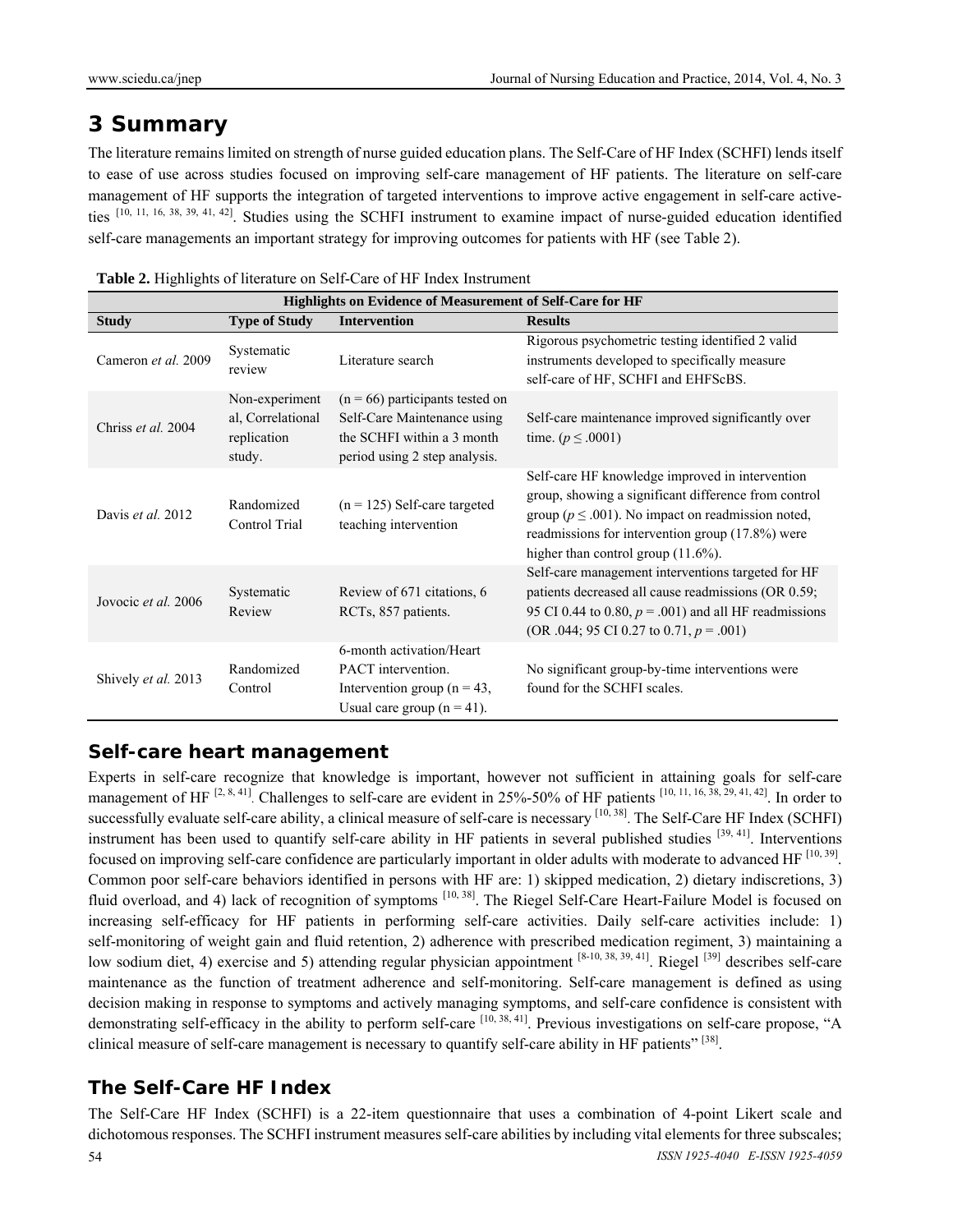self-care maintenance, self-care management, and self-care confidence. Each subscale is scored in ranges of 0-100, with a consistent measure for self-care adequacy for scores 70 or greater in each category  $[11, 16, 38, 39]$ . The self-care maintenance subscale includes10-items testing maintenance of health, asking questions like "How routinely do you do the following; Weigh yourself? Check your ankles for swelling" or "Ask for low salt items when eating out or visiting others?" [39]. The 6 item Self-care management and self-care confidence scales are only used if the participant experienced trouble with breathing or ankle swelling with in the past month. The self-care management subscale tests the ability treat known symptoms of HF. Questions in the 6-item self-care management portion ask "If you had trouble breathing or ankle swelling in the past month, how likely are you to try one of these remedies?" Remedies listed include reducing fluid intake, taking extra diuretic medication, or calling a health care provider for guidance. [39]. The 6 item self-care confidence section of the questionnaire tests the participants perception of their confidence for providing self-care based on skills related to self-care maintenance and management of HF; asking questions like " In general, how confident are you that you can: keep yourself free of HF symptoms" and "Do something to that will relieve your symptoms?" [39].

The evidence on Measurement of Self-Care for HF shows that the SCHFI instrument is a reliable and valid tool and only one of two known tools available to measure self-care management specific to HF. In a literature review by Cameron and colleagues [11], a 14 instruments were identified to measure self-care with only the SCHFI and European HF Self-care Behavior Scale **(**EHFScBS) being specific to HF. After undergoing rigorous psychometric testing, the SCHFI instrument demonstrated 6 aspects of validity and the EHFScBS demonstrated 5 aspects of validity  $[2, 11, 42]$ . Reliability and validity of the SCHFI tool has been confirmed in previous studies. A study conducted by Riegel and colleagues [39], performed psychometric testing for reliability and validity of the Self-Care HF (SCHFI) tool and reported *a* coefficients of .56 for self-care maintenance, .29 for self-care management, and .82 for self-care confidence [39, 41]; Shively et al, 2013) Coefficients tested in a another study by Buck and colleagues, Cronbach *a's* were .61, .63, and .77 for maintenance, management, and confidence subscales, respectively  $^{[10]}$ . Similar studies concluded the use of SCHFI tool is reliable for helping health practitioners identify areas of need for HF patients  $[10, 11, 39]$ .

# **4 Conclusion**

Standardized patient education programs focused on self-care management have significantly lowered exacerbations of symptoms and readmissions for health failure patients  $[2, 10, 13, 21, 25, 42]$ . Recommendations from the literature highlight implementation of a standardized patient HF education program focused on promoting self-care management <sup>[2, 9, 10, 38, 39, 42]</sup>. Recommended daily self-care activities for people living with HF include weight monitoring, adherence to a strict medication regimen and low-salt diet, self-monitoring of symptoms, exercise, and regular physician visits <sup>[10, 25, 39, 40]</sup>. Studies suggest there is an increased need for nurse-guided HF patient education with home-based telephone follow-up after hospital discharge  $[5, 21, 22, 25, 33, 35, 37, 43-48]$ . The strategies suggested from the evidence include implementation of a standardized nurse-guided HF patient education program, home-based telephone follow-up interview and a standardized assessment tool to measure self-care management after hospitalization  $[2, 9, 11, 16]$ . Furthermore, researchers conclude that improvements in self-care management from implementation of standardized education can be measured using the Riegel Self-Care of HF Index (SCHFI) instrument  $[2, 10, 11, 39]$ . A possible outcome of improving self-management is that it may also reduce 30-day hospital readmissions  $[9, 13, 16, 38, 41]$ .

# **References**

- [1] Wyksocki, A.B., & Bookbinder, M. Implementing clinical practice changes: A practical approach. Home Health Care Management and Practice. 2005; 17(3): 164-174. http://dx.doi.org/10.1177/1084822304271790
- [2] Chriss, P.M., Sheposh, J., Carlson. B., Reigel, B. Predictors of successful HF self-care maintenance in the first three months after hospitalization Heart & Lung. 2004; 33(6); 345-53.
- [3] Bhalia,R, Kalkut, G. Could Medicare readmission policy exacerbate health care system inequity? Ann Intern Med. 2010; 152(2): 114-7. http://dx.doi.org/10.1059/0003-4819-152-2-201001190-00185.
- [4] Averill, R. F., McCullogh, E.C., Hughes, J.S., Goldfield, N.I., Vetrees, J.C., & Fuller, R.L. Redesigning the Medicare inpatient PPS to reduce payments to hospitals with high readmission rates. Health Care Financing Review. 2009; 30(4): 1-15.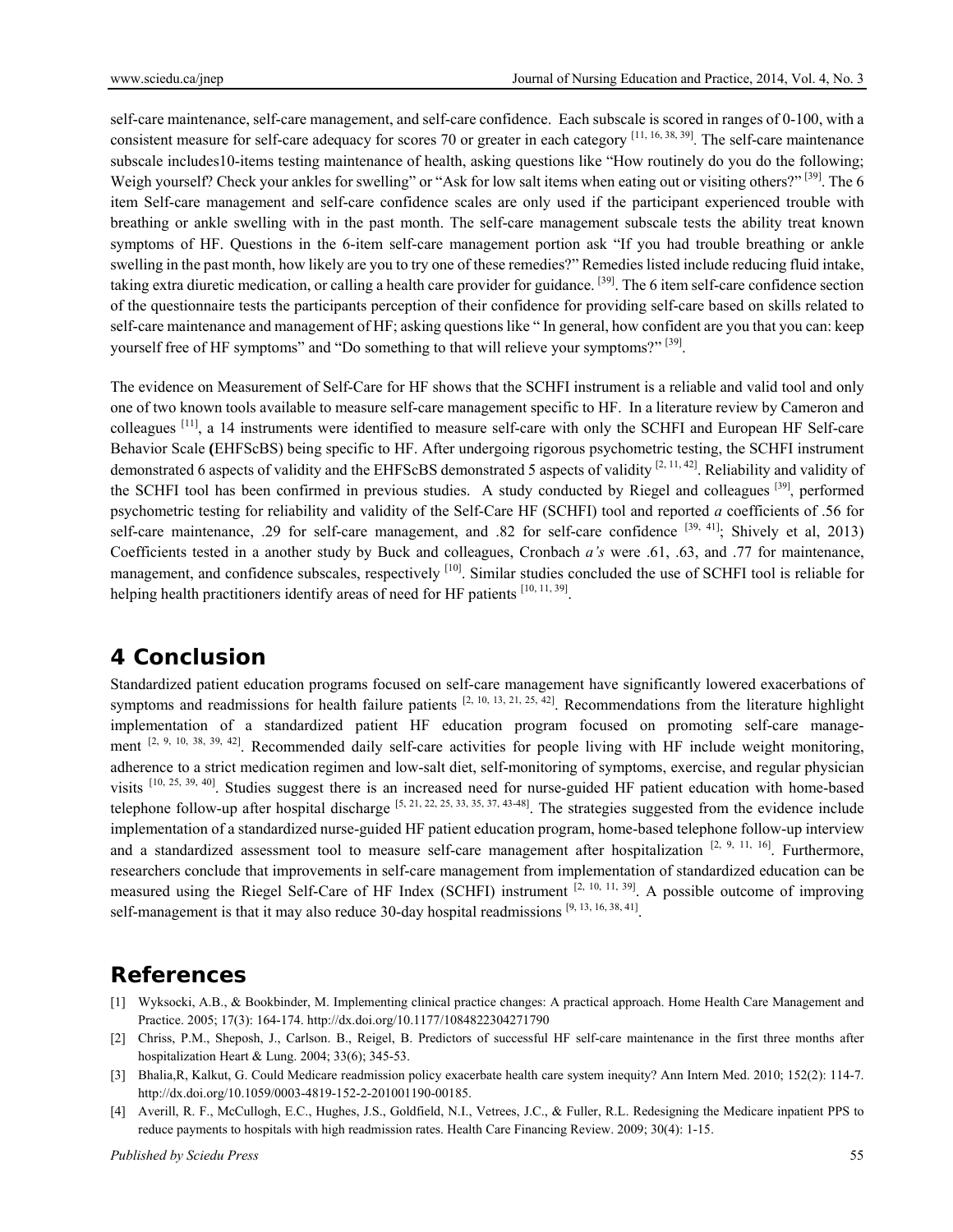- [5] Kirby, S. E., Dennis, S. M., Jayasinghe, U. W., & Harris, M. F. Patient related factors in frequent readmissions: The influence of condition, access to services and patient choice. BMC Health Services Research. 2010; 10; 216. http://dx.doi.org/10.1186/1472-6963-10-216
- [6] Joynt, K. E., Orav, E. J., & Jha, A. K. Thirty-day readmission rates for Medicare beneficiaries by race and site of care. JAMA: The Journal of the American Medical Association. 2011; 305(7): 675-681. http://dx.doi.org/10.1001/jama.2011.123
- [7] Joynt KE, Orav EJ, Jha, AK..The association between hospital volume and processes, outcomes, and costs of care for congestive heart failure. Annals of Internal Medicine. 2011 Jan 18; 154(2): 94-102. PMid:21242366 http://dx.doi.org/10.7326/0003-4819-154-2-201101180-00008
- [8] Tierney, S., Mamas, M., Skelton, D., Woods, S., Rutter, M. K., Gibson, M., et al. What can we learn from patients with HF about exercise adherence? A systematic review of qualitative papers. Health Psychology. 2011; 30(4): 401. PMid:21534681http://dx.doi.org/10.1037/a0022848
- [9] Tung, H. H, Lin. C.Y., Chent. K. Y. Chang, C.J., Lin, Y., & Chou, C.H. Self-Management intervention to improve self-care and quality of life in heart failure patients. Congest Heart Fail. 2012 Dec 28. http://dx.doi.org/10.1111/chf.12014
- [10] Buck, H.G., Lee, C.S., Moser, D.K., Albert, N, M., Lennie, T., Bentley, B., Worrall-Carter, L., Riegel, B.. Relationship between self-care and health related quality of life in older adults with moderate to advanced HF, 2012.
- [11] Cameron, J., Worral-Carter, L., Driscoll, A., Stewart, S. Measuring self-are in chronic HF: A review of psychometric properties of clinical instruments. Journal of Cardiovascular Nursing. 2009; 24(6): E10-E22. PMid:19786882http://dx.doi.org/10.1097/JCN.0b013e3181b5660f
- [12] Butler, J., & Kalogeropoulos, A. Hospital strategies to reduce HF readmissions: Where is the evidence? Journal of American College of Cardiology. 2012; 60(7): 615-17.
- [13] Vreeland, D.G, Rea, R.E., & Montgomery, L.L. A Literature review on heart failure and discharge education. Critical Care Nurse. 2011; 34(3): 235-245.
- [14] Bharmal, M., Gemmen, E., Zyczynski, T., Linnstaedt, A., Kenny, D., & Marelli, C. Resource utilisation, charges and mortality following hospital inpatient admission for congestive HF among the elderly in the US. Journal of Medical Economics. 2008; 11(3): 397-414. doi:10.3111/13696990802193081 http://dx.doi.org/10.3111/13696990802193081
- [15] Dennison, C., R., McEntee, M., L., Samuel, L., Johnson, B., J., Rotman, S., Kielty, A., et al. Adequate health literacy is associated with higher HF knowledge and self-care confidence in hospitalized patients. Journal of Cardiovascular Nursing. 2011; 26(5): 359-367. PMid:21099698 http://dx.doi.org/10.1097/JCN.0b013e3181f16f88
- [16] Davis, K.K., Mintzer M., Dennison Himmelfarb, C, R., Hayat, M.J, Rotman, S, Allen, J. Targeted intervention improves knowledge but not self-care or readmissions in HF patients with mild cognitive impairment. Eur J Heart Fail. 2012 Sep; 14(9): 1041-9.
- [17] Bueno, H., Ross, J. S., Wang, Y., Chen, J., Vidan, M. T., Normand, S. L. Krumholz, H. M. Trends in length of stay and short-term outcomes among Medicare patients hospitalized for HF, 1993-2006. JAMA: The Journal of the American Medical Association, 303(21), 2141-2147. http://dx.doi.org/10.1001/jama.2010.748
- [18] Fonarow, G. C., Abraham, W. T., Albert, N. M., Stough, W. G., Gheorghiade, M., Greenberg, B. H., Young, J. B. Day of admission and clinical outcomes for patients hospitalized for HF: Findings from the organized program to initiate lifesaving treatment in hospitalized patients with HF (OPTIMIZE-HF). Circulation. HF, 2008; 1(1): 50-57. http://dx.doi.org/10.1161/CIRCHEARTFAILURE.107.748376
- [19] Fonarow, G. C.. Improving quality of care and outcomes: Role of registries. Circulation Journal. Japanese Circulation Society. 2011; 75(8): 1783-1790. http://dx.doi.org/10.1253/circj.CJ-11-0582
- [20] Newhouse, R.P., Dearholt, S.L., Poe, S.S., Pugh, L.C., & White, K.M. The Practice Question. Johns Hopkins Nursing Evidence- Based Practice: Model and Guidelines. Indianapolis, IN: Sigma Theta Tau International, 2007.
- [21] Akosah, K.O., Schaper, A.M, Havlik, P. Barnhart, S., & Devine, S. Improving care for patients with chronic HF in the community: the importance of a disease management programs. Chest. 2002 Sep; 122(2): 906-12. PMid:12226031
- [22] Naylor M.D., Brooten D., Campbel, R., Jacobse, B.S., Mezey, M.D., Pauly, M.V., Schwartz, J.S. Comprehensive discharge planning and home follow-up of hospitalized elders: a randomized clinical trial. Journal of American Medical Association. 1999 Feb 17; 281(7): 613-20. PMid:10029122http://dx.doi.org/10.1001/jama.281.7.613
- [23] 36Krumholz, H. M., Amatruda, J., Smith, G. L., Mattera, J. A., Roumanis, S. A., Radford, M. J.. Vaccarino, V. Randomized trial of an education and support intervention to prevent readmission of patients with HF. Journal of the American College of Cardiology. 2002; 39(1): 83-89. http://dx.doi.org/10.1016/S0735-1097(01)01699-0
- [24] Del Sindaco, D., Pulignano, G., Minardi, G., Apostoli, A., Guerrieri, L., Rotoloni, M. Leggio, F. Two-year outcome of a prospective, controlled study of a disease management programme for elderly patients with HF. Journal of Cardiovascular Medicine (Hagerstown, Md.). 2007; 8(5): 324-329. http://dx.doi.org/10.2459/JCM.0b013e32801164cb
- [25] Koelling T.M., Johnson, M.L., Cod, R.J., Aaronson, K.D. Discharge education improves clinical outcomes in patients with chronic HF. Circulation. 2005; 111(2): 179-185. PMid:15642765 http://dx.doi.org/10.1161/01.CIR.0000151811.53450.B8
- [26] Rodriguez-Artalejo, F., Guallar-Castillon, P., Pascual, C. R., Otero, C. M., Montes, A. O., Garcia, A. N., et al. Health-related quality of life as a predictor of hospital readmission and death among patients with HF. Archives of Internal Medicine. 2005; 165(11): 1274-1279. PMid:15956007 http://dx.doi.org/10.1001/archinte.165.11.1274
- [27] Luthi, J. C., Burnand, B., McClellan, W. M., Pitts, S. R., & Flanders, W. D. Is readmission to hospital an indicator of poor process of care for patients with HF? Quality & Safety in Health Care. 2004; 13(1); 46-51.